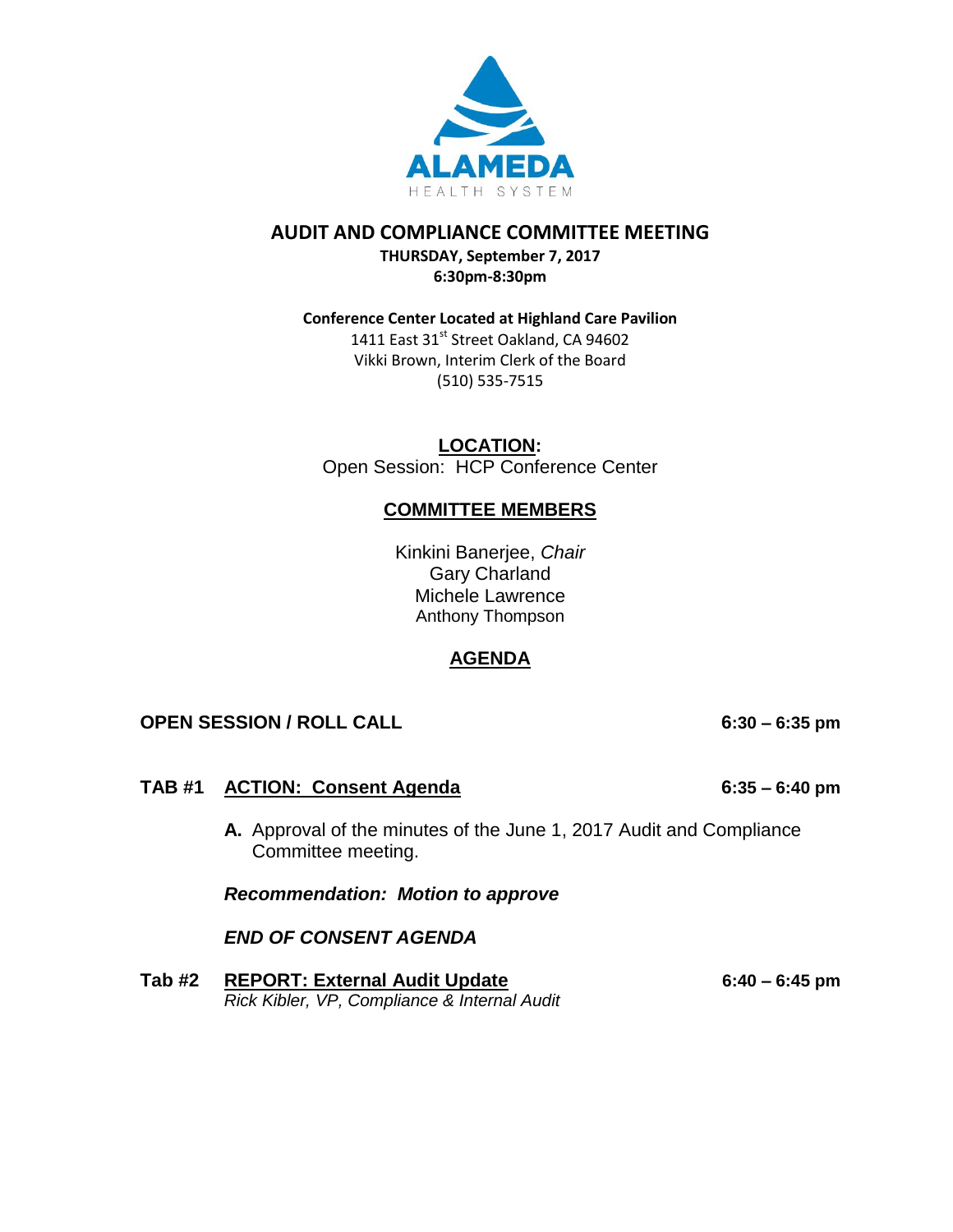## **TAB #3 REPORT: Internal Audit Reporting 6:45 – 7:15 pm**

*Rick Kibler, VP, Compliance & Internal Audit*

- **A.** Meaningful Use Audit
- **B.**Prime Audit
- **C.**Compliance Program Assessment

## **TAB #4 INFORMATION: Status Reports (Written Reports)**

*Rick Kibler, VP, Compliance & Internal Audit*

# **Internal Audit Status Reports**

- **A.** Status of FY2017 Internal Audit Plan
- **B.** Status of FY2018 Internal Audit and Compliance Plan
- **C.** Follow-up to Past Audit Reports
- **D.** Toyon Update

# **Compliance Program Reports**

- **E.** Compliance Program Report
- **F.** AHS Compliance Dashboard FY17 4QTR
- **G.**Recent Compliance News
- **H.**Current Regulatory Activity

### **TAB #5 INFORMATION: Annual Audit and Compliance 7:15 – 7:20pm Committee Agenda Calendar and Follow-Up** *Committee*

- **A.** Audit and Compliance Committee Master Calendar and Follow-up **Worksheet**
- **B.** AHS Board of Trustees Issue Tracking Form AUDIT COMPLIANCE **Committee**

*(Announcement as to Purpose of Closed Session)*

## **CLOSED SESSION**

1. **Public Employee Performance Evaluation 7:20 – 7:50pm** [Government Code Section 54957(b)] Title: Vice President, Compliance & Internal Audit

## **TAB #6 Report on Action Taken in Closed Session**

**Public Comment**

**Trustee Remarks**

**ADJOURNMENT**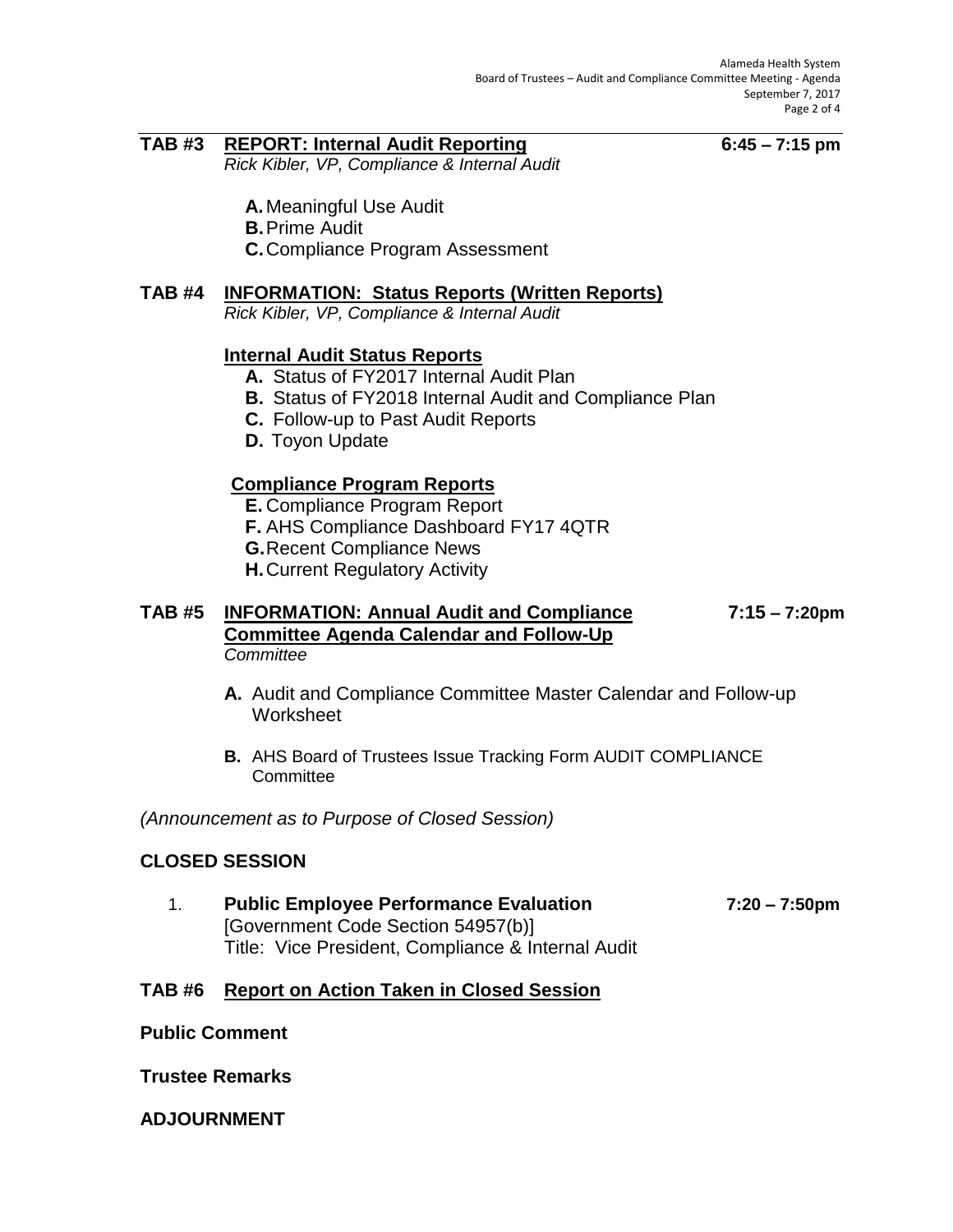## **Our Mission**

Caring, Healing, Teaching, Serving All

### **Strategic Vision**

AHS will be recognized as a world-class patient and family centered system of care that promotes wellness, eliminates disparities and optimizes the health of our diverse communities.

## **Values**

Compassion, Commitment, Teamwork, Excellence, Integrity, and Respect.

#### **Meeting Procedures**

The Board of Trustees is the Policy Body of the Alameda Health System. The Board has several standing Committees where Board matters are the subject of discussion at which members of the public are urged to testify. Board procedures do not permit: 1) persons in the audience at a Committee meeting to vocally express support or opposition to statements by Board Members or by other persons testifying; 2) ringing and use of cell phones, pagers, and similar sound-producing electronic devices; 3) signs to be brought into the meeting or displayed in the room; 4) standing in the meeting room. Citizens are encouraged to testify at Committee meetings and to write letters to the Clerk of the Board or to its members, 1411 East 31<sup>st</sup> Street Oakland, CA 94602.

**Members of the public are advised that all Board and Committee proceedings are recorded (audio), including comments and statements by the public in the course of the meetings. Copies of the audio recordings will be made available to the public. By attending and participating in Board/Committee meetings, members of the public consent to audio recording of any statements they may make during the proceedings.** 

## **Disability Access**

The Meeting Rooms are wheelchair accessible. Assistive listening devices are available upon request at the Clerk of the Board's Office. To request sign language interpreters, readers, large print agendas or other accommodations, please contact the Clerk of the Board. Requests made at least 48 hours in advance of the meeting will help to ensure availability. The nearest accessible BART station is Lake Merritt. Accessible AC Transit Bus Route 62 stops at the entrance to Highland Hospital. Route 11 stops one block away, on  $14<sup>th</sup>$  Avenue at East 31<sup>st</sup> Street. For schedule updates, call AC Transit at (510) 817-1717; BART at (510) 465-2278. There is accessible parking in the main patient parking lot enter on East 31<sup>st</sup> Street.

In order to accommodate persons with severe allergies, environmental illness, multiple chemical sensitivity or related disabilities, attendees at public meetings are reminded that other attendees may be sensitive to perfumes and various other chemical-based scented products. Please help us to accommodate these individuals.

*The AHS Board of Trustees is committed to protecting the private health information (PHI) of our patients. We ask that speakers refrain from disclosing or discussing the PHI of others. Please also know that, should you decide to disclose your PHI, the Trustees will still likely refer your matter, to the extent it involves PHI, to the executive staff for a confidential review of the facts and for confidential handling. If you would like more information regarding the confidentiality of PHI as it relates to the Health Insurance Privacy and Accountability Act, please refer to 45CFR Section 164.101,*